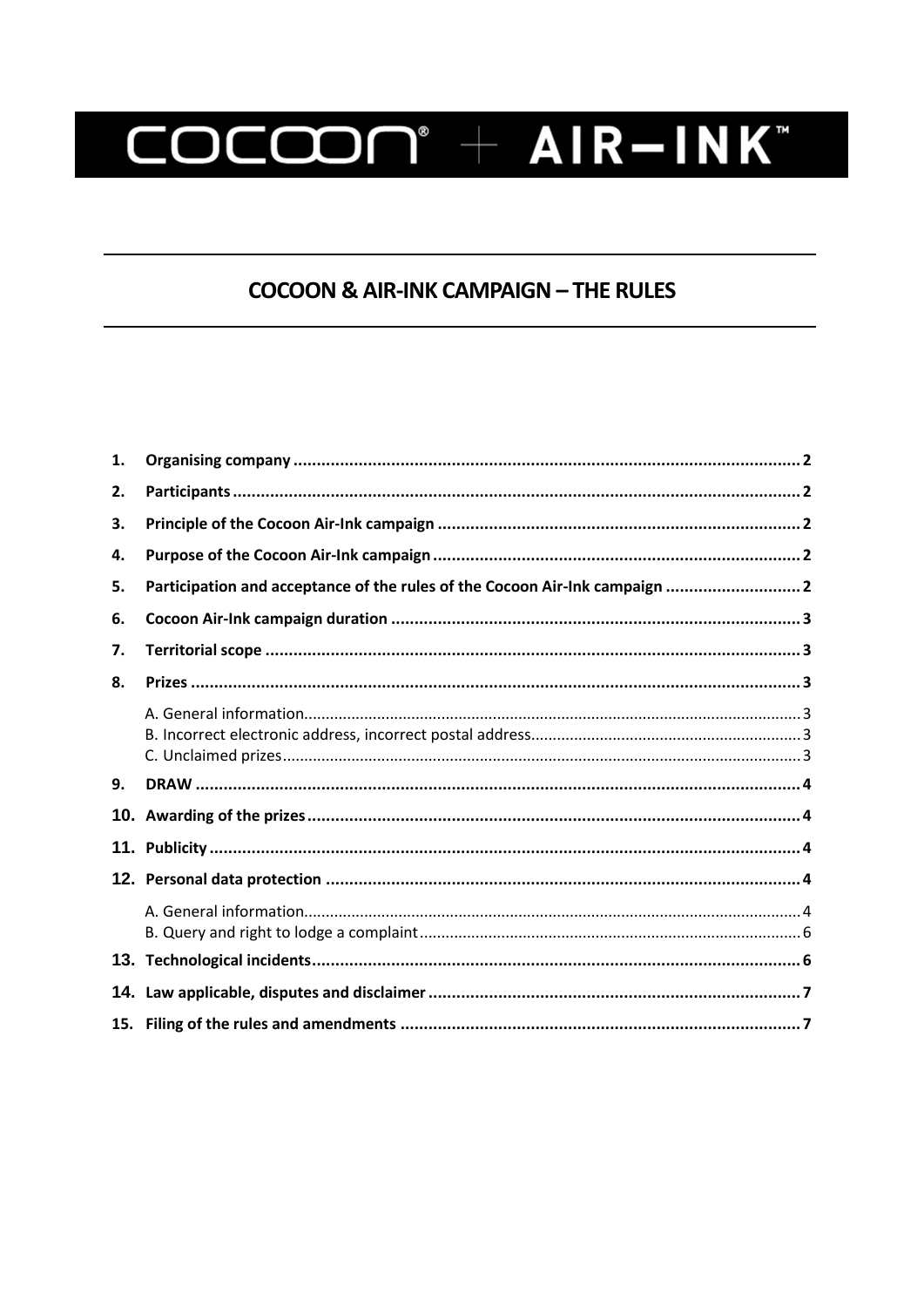## **1. Organising company**

<span id="page-1-0"></span>ANTALIS S.A. – n° 410 336 069 RCS Nanterre – 8 rue de Seine 92100 Boulogne-Billancourt, France (Henceforth referred to as the "*ORGANISING COMPANY*"), is organising a **DRAW** called the "COCOON AIR-INK CAMPAIGN" under the following rules.

## **2. Participants**

<span id="page-1-1"></span>The COCOON AIR-INK CAMPAIGN is reserved exclusively for business customers meaning any person of legal age which purchase or may be interested in purchasing paper products from the ANTALIS Group in the course and for the purpose of its professional activities (hereinafter called individually and collectively the "PARTICIPANT").

## **3. Principle of the Cocoon Air-Ink campaign**

<span id="page-1-2"></span>The COCOON AIR-INK CAMPAIGN consists of answering correctly the following question: "What is the Cocoon tagline?". There are three choices proposed and the Participant just need to click on one of the three choices. An answer is mandatory to submit the form and participate to the free prize DRAW. **If the answer is correct, the Participant will be part of the free prize DRAW**. **If the answer is wrong, the PARTICIPANT will not be part of it. The potential winners of the DRAW will be those who give the correct answer to the question**.

The COCOON AIR-INK CAMPAIGN is exclusively **based on chance**, which, alone, shall determine the winners. By participating in the COCOON AIR-INK CAMPAIGN, each PARTICIPANT accepts this principle and agrees to honestly try their luck. In general, any misbehaviour resulting in the distortion of the actual principle of the COCOON AIR-INK CAMPAIGN (methods, tricks, tactics serving to eliminate the element of luck, etc.) or any attempted fraud or cheating by an PARTICIPANT shall void all his/her entries.

## **4. Purpose of the Cocoon Air-Ink campaign**

<span id="page-1-3"></span>This COCOON AIR-INK CAMPAIGN is a prize DRAW intended to promote the partnership between the brand Cocoon exclusively owned and distributed by ANTALIS and the innovative product Air-Ink. It is also a brand awareness campaign for its recycled brand Cocoon.

## **5. Participation and acceptance of the rules of the Cocoon Air-Ink campaign**

<span id="page-1-4"></span>Participation in the COCOON AIR-INK CAMPAIGN is free and requires the PARTICIPANT to give the right answer to the question and register online by filling-in, ticking the acceptance box and validating the COCOON AIR-INK CAMPAIGN participation form available on:

#### [www.airink.cocoon-paper.com](http://www.airink.cocoon-paper.com/)

By filing-in, ticking the acceptance box and validating the COCOON AIR-INK CAMPAIGN participation form, the PARTICIPANT is deemed to accept the present COCOON AIR-INK CAMPAIGN rules without reserve.

Participation into the COCOON AIR-INK CAMPAIGN constitutes unrestricted and unreserved acceptance of all the clauses of these rules. The ORGANISING COMPANY shall be the final arbiter regarding any difficulties regarding their implementation. Except in the case of blatant error, it is agreed that information from the ORGANISING COMPANY's IT systems, or the one of its services providers, has probative force.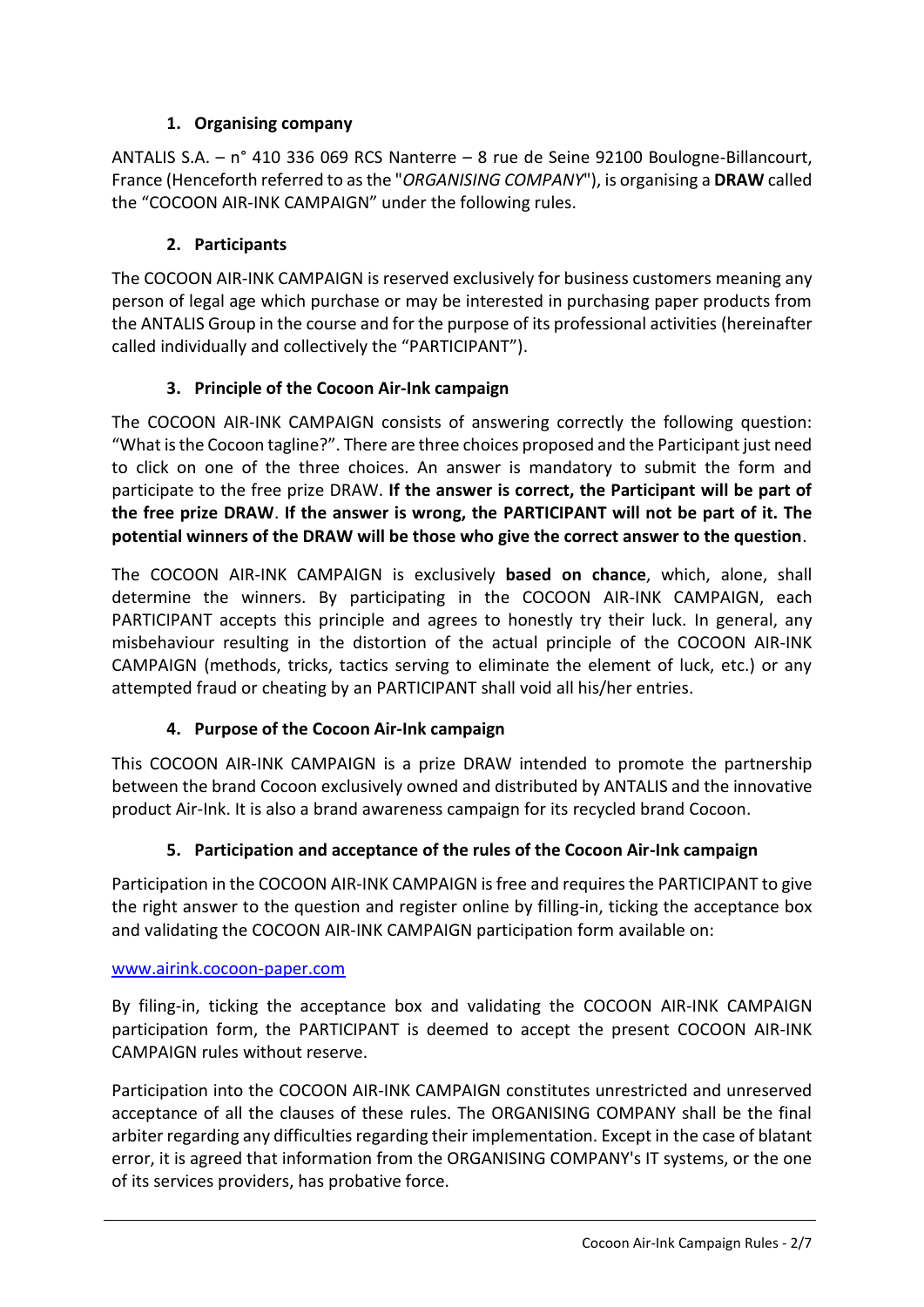In the event that one of the clauses of these rules is declared null or non-applicable, this cannot in any case affect the validity of the other clauses of the rules that shall remain in force.

### **6. Cocoon Air-Ink campaign duration**

<span id="page-2-0"></span>The COCOON AIR-INK CAMPAIGN runs for 8 weeks from 17 January 2022 to 13 March 2022 inclusive.

### **7. Territorial scope**

<span id="page-2-1"></span>The DRAW is open only to PARTICIPANTS of the following countries: Belgium, Denmark, France, Germany, the Netherlands, Norway, Poland, Portugal, Romania, Spain, Swedeb and Turkey.

#### **8. Prizes**

### <span id="page-2-3"></span><span id="page-2-2"></span>A. General information

A total of **48 prizes** will be allocated through one unique DRAW at the end of the campaign.

There will be 4 winners per country. Each winner will receive one (1) personalised poster + 1 Air-Ink pen (a total of 48 posters and 48 pens).

The value of a prize is less than fifty (50) euros. Prize cannot be exchanged for cash value or other ANTALIS products and services**.**

## **Prize awarding is subject to the draw as stipulated in sections 9 below and to prior authorization as stipulated in sections 10 and 11 below.**

#### <span id="page-2-4"></span>B. Incorrect electronic address, incorrect postal address

If the email address is incorrect or does not correspond to that of the winner, or if for any other technical reasons, the information email cannot be delivered to the correct recipient, the ORGANISING COMPANY will under no circumstances be held responsible. It is also not the responsibility of the ORGANISING COMPANY to search for the addresses of winners that cannot be reached due to an invalid email address or incorrect postal address.

If the PARTICIPANT did not indicate their postal address, they will be asked to provide this information in answer to an email from us, to allow the ORGANISING COMPANY to ship the prize. After a period of 7 days, if no reply is received to the email in which the winner is asked to communicate their address, the prize will be lost. It can then be attributed to another Participant whose entry is drawn according to the article 5 of these Rules.

#### <span id="page-2-5"></span>C. Unclaimed prizes

Winners who cannot be reached, or who do not reply within 7 days to provide their address, cannot claim any prize, compensation or indemnity of any sort.

Prizes are personal and not transferable, except if the winner decides to give it to a charity. Moreover, prizes can in no way be contested by the winners, nor be swapped or exchanged for any counterpart of any kind.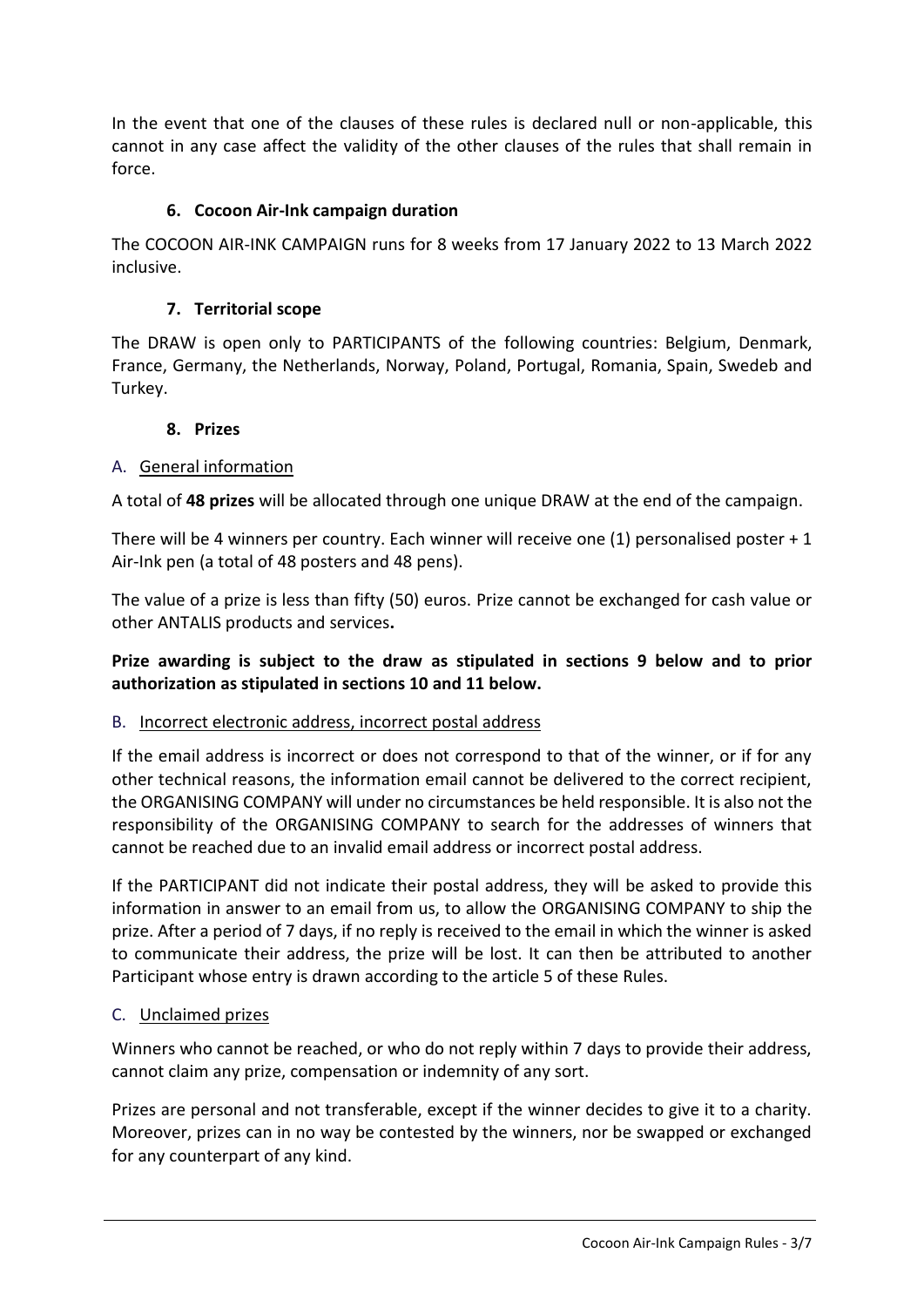## **9. DRAW**

<span id="page-3-0"></span>There will be one prize draw, at the end of the 8 weeks on Monday, 14th March 2022.

Each PARTICIPANT is recorded in a table and the winner is selected by fully-randomised draw using the random number generation method.

As one PARTICIPANT can only win once, the winning PARTICIPANT of a draw will be withdrawn from any subsequent ones.

#### <span id="page-3-1"></span>**10. Awarding of the prizes**

To become a winner, the PARTICIPANT must:

- Answer the question with the right answer,
- File-in, tick the acceptance box and validate the COCOON AIR-INK CAMPAIGN participation form displayed on the dedicated airink.cocoon-paper.com,
- Be drawn during the DRAW, and
- Authorise the ORGANISING COMPANY and its affiliated companies to use its names, country, testimonies and photographs of the posters (see article 11 below)

The persons drawn will be personally informed about their possible win within thirty (30) days as from the DRAW.

They will be contacted by the ORGANISING COMPANY on their email address as filed-in in the participation form, and be requested to authorize by email the use of its names and photographs of the posters and/or testimonies in any media for a one-year duration from the end of the COCOON AIR-INK CAMPAIGN.

#### **Such authorization is mandatory to qualify as a winner and be awarded with the prize.**

Each winner will be announced on the social media of each country.

<span id="page-3-2"></span>Then the prize delivery will be arranged and the prize will be delivered free of charge.

#### **11.Publicity**

Any winning PARTICIPANT authorises the ORGANISING COMPANY and its affiliated companies to use its names country, testimonies and photographs of the posters, thus without compensation other than that of the prize, for the purpose of communicating the COCOON AIR-INK CAMPAIGN in any media and territory for a one-year duration from the end of the COCOON AIR-INK CAMPAIGN.

#### <span id="page-3-3"></span>**12. Personal data protection**

#### <span id="page-3-4"></span>A. General information

Participation to the COCOON AIR-INK CAMPAIGN: In order to validate the participation of the PARTICIPANT to the COCOON AIR-INK CAMPAIGN, any PARTICIPANT must provide the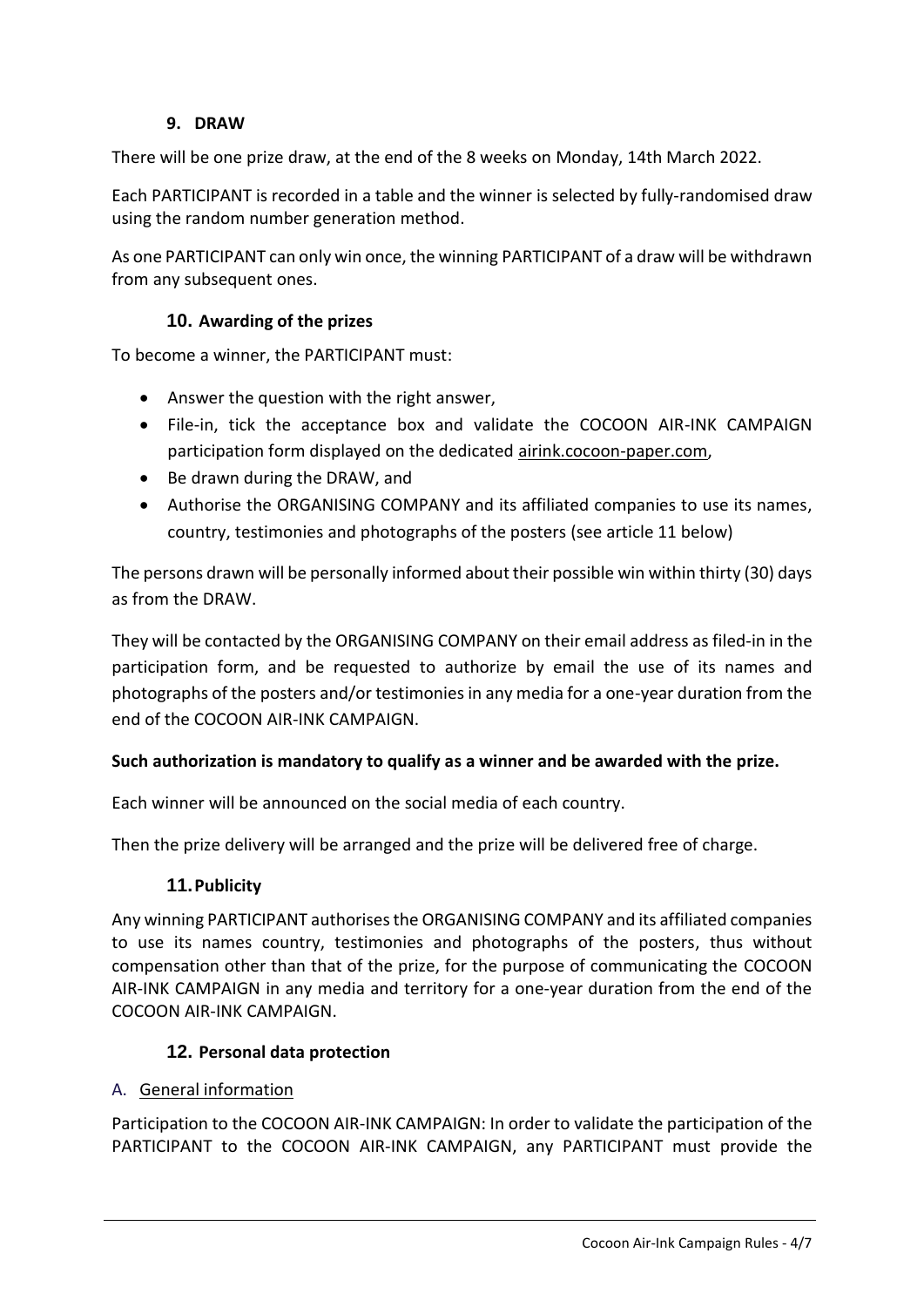ORGANISING COMPANY with information including personal information by filling-in, ticking the acceptance box and validating the COCOON AIR-INK CAMPAIGN participation form. The provision of data marked with an asterisk shall be mandatory for taking part in the COCOON AIR-INK CAMPAIGN. Provision of any other data shall be optional. Any refusal or omission to provide the mandatory data shall prevent the PARTICIPANT from taking part in the COCOON AIR-INK CAMPAIGN. The PARTICIPANT shall provide this information in a fully informed manner, for instance when keying it in him/herself. The provision of this information is carried out on a voluntary basis. Nevertheless, this communication is necessary to participate to the COCOON AIR-INK CAMPAIGN and to achieve the purpose of the COCOON AIR-INK CAMPAIGN stipulated in Article 3 above.

ANTALIS undertakes the manual and automated processing of the personal data so gathered based on its legitimate interest in organising, managing and communicating with PARTICIPANT in order to achieve the purpose of the COCOON AIR-INK CAMPAIGN and the PARTICIPANT consent granted by ticking the acceptance box and validating the COCOON AIR-INK CAMPAIGN participation form.

**E-mailing and electronic communications for direct marketing purpose:** When the PARTICIPANT validates the entry form to the COCOON AIR-INK CAMPAIGN, the PARTICIPANT will be asked to consent to receive marketing/commercial information or offer from or on behalf of ANTALIS and/or its affiliated companies by any electronic communication means, thus by ticking a dedicated box.

ANTALIS undertakes the manual and automated processing of the personal data so gathered based on the PARTICIPANT consent to receive marketing/commercial information or offer from or on behalf of ANTALIS and/or its affiliated companies by any electronic communication means.

*OPT-IN:* If PARTICIPANT has agreed to receive e-mailing and electronic communications for direct marketing purposes, ANTALIS and its affiliated companies will be then allowed to send digital marketing/commercial information, such as product information, commercial offer, information about an event, information about a project, or an invitation, for example.

*Or, if applicable, DOUBLE OPT-IN***:** If PARTICIPANT has agreed to receive e-mailing and electronic communications for direct marketing purposes, PARTICIPANT will receive an email requesting him/her to click on a link to fulfil a confirmation procedure of his/her consent to agree to receive marketing/commercial information or offer from or on behalf of the ORGANISING COMPANY and/or its affiliated companies by any electronic communication means.

In order to unsubscribe, the PARTICIPANT will always be entitled to click on the unsubscribe link which will be included under any email sent by or on behalf of ORGANISING COMPANY, or to send an email to the ANTALIS Data Protection Officer at the following dedicated email address: [dpo@antalis.com](mailto:dpo@antalis.com)

**Processing:** This information is intended for ANTALIS S.A. – n° 410 336 069 RCS Nanterre – 8 rue de Seine 92100 Boulogne-Billancourt, France (hereinafter "ORGANISING COMPANY"), acting as Data Controller, in accordance with the EU Regulation 2016/679 on the Personal Data Protection and Law no. 78-17 of 6 January 1978 on information technology, data files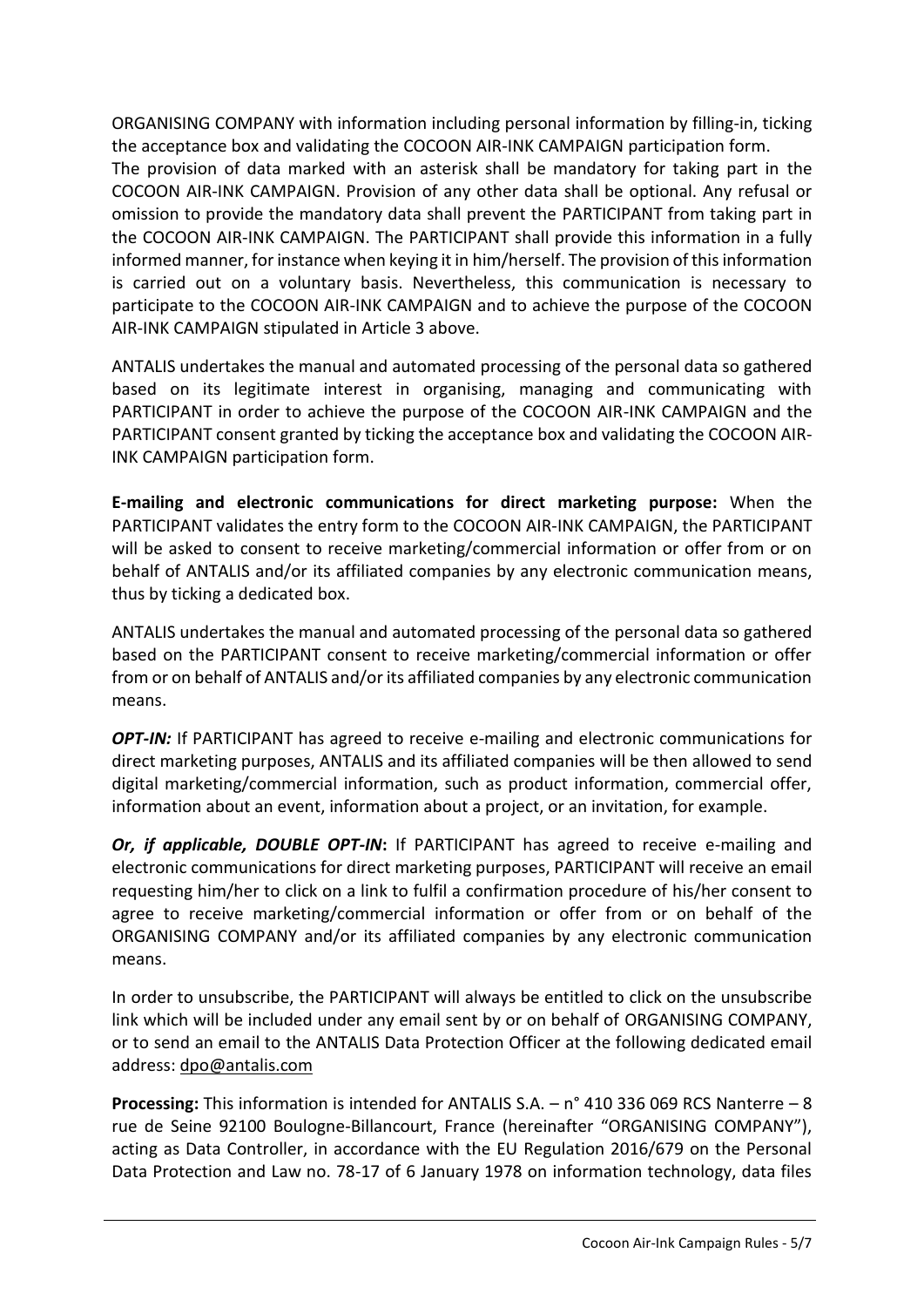and civil liberties, as amended (hereinafter the "Data Protection Law"). For more information on the ANTALIS' Privacy Policy, please go on the ANTALIS Group website www.antalis.com and click on "Privacy Notice".

Personal data will also be processed, transferred to and/or accessed by recipients authorised by ANTALIS such as its affiliated companies and its service providers on a need-to-know basis only, for the same purpose as mentioned above. When those recipients are located in a country, that does not provide an adequate level of protection in the meaning of the Data Protection Law, and in order to transfer personal data in a secure way, ANTALIS ensures the so-called standard contractual clauses are executed in accordance with the Data Protection Law.

Personal data will be kept for a minimum of 2 years and may be retained for an additional period defined according to the applicable statute of limitation.

In accordance with the Data Protection Law, the PARTICIPANT has a right to access (free of charge), modify, rectify, erase, block and delete any of its Personal data, request an explanation and/or to object to the processing of its Personal Data for legitimate reasons. Finally, the PARTICIPANT can send "special directives" regarding the use of its data after its death. If you wish to exercise these rights, a request shall be sent to the following address: [dpo@antalis.com](mailto:dpo@antalis.com)

## <span id="page-5-0"></span>B. Query and right to lodge a complaint

Query about ANTALIS' Privacy policy can be sent to the following dedicated email address [dpo@antalis.com.](mailto:dpo@antalis.com) In case responses are not satisfactory or if the personal data processing is legitimately alleged to be non-compliant with Data Protection Law, a complaint can be lodged with the relevant data protection supervisory authority of your country.

## **13.Technological incidents**

<span id="page-5-1"></span>The ORGANISING COMPANY cannot be held liable in case of non-delivery of the e-mail or in case of internet communication outage or alteration (network communication, network outage).

Participation into the COCOON AIR-INK CAMPAIGN implies knowledge and acceptance of the characteristics, limits and risks of the technologies used by the internet and related technologies, particularly regarding technical performance, response times to check, query or transfer information, outage risks and, more generally, the risks inherent in any connection or transmission, lack of protection of some data against any misappropriation and risks of contamination by any viruses present on the network, without it being possible for the ORGANISING COMPANY to be held liable as a result. Also, in case of technical malfunctioning of any kind, the ORGANISING COMPANY reserves the right, if necessary, to invalidate and/or cancel the COCOON AIR-INK CAMPAIGN, without it being able to be held liable as a result.

The ORGANISING COMPANY confirms that, taking account of the characteristics of the internet network, such as the free collection of the information diffused and the difficulty or even impossibility of controlling any use to which it could be put without their knowledge by third parties, it cannot be held liable for any misuse of this information. The ORGANISING COMPANY shall do its utmost to enable access to the COCOON AIR-INK CAMPAIGN, without